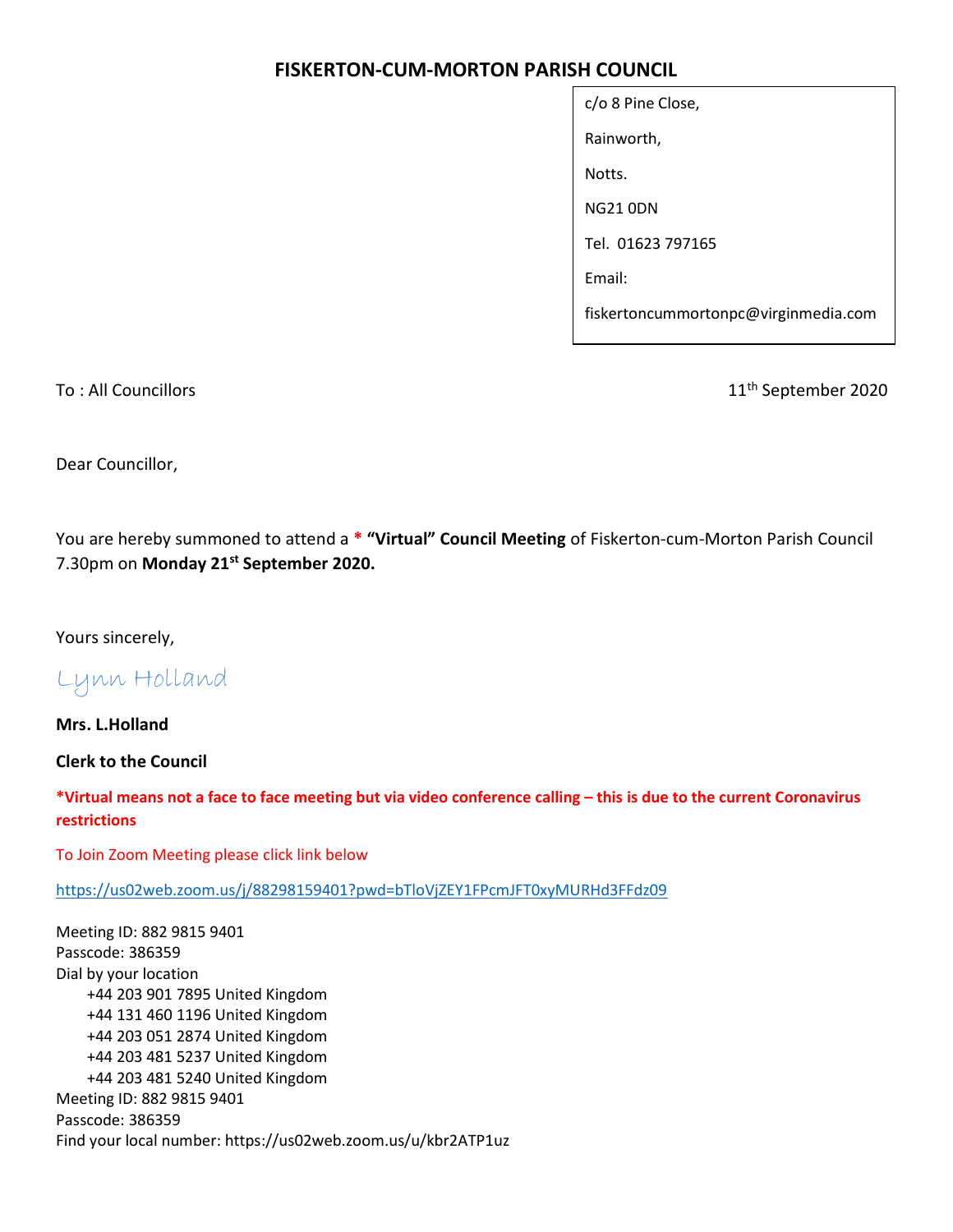## FISKERTON-CUM-MORTON PARISH COUNCIL

AGENDA for virtual meeting 21<sup>st</sup> September 2020 at 7.30pm - meeting via video conferencing Note meeting to be recorded

- 1. Apologies acceptance and approval.
- 2. Declarations of interest.
- 3. Minutes of the meeting held 20<sup>th</sup> July 2020.
- 4. Clerk's update,
	- Response from East Midlands Railway re parking at Fiskerton Station
- 5. To review on going response to coronavirus
	- To note current guidelines.
- 6. To Reports from Parish, District & County Councillors. By prior email
- 7. Questions from members of the Public.
- 8. Planning Applications
	- 01. To consider new planning applications. (if any)
	- 02. To note Newark & Sherwood Decisions: (if any)
- 9. To approve:
	- Payments (Refer to appendix 'A' for payments)
	- budget monitoring & bank reconciliation
	- To consider process for consulting on precept 2021/2022
- 10. To consider FCM Priorities Sept. 2020 May 2021
- 11. To note update re 3rd Village Sign
- 12. Update on electronic speed sign on Station Road including speed signs & traffic on Main Street, Fiskerton – outcomes of meeting with NCC Officer.
- 13. National Clean up campaign & local response.
- 14. Housing Needs Survey Report implications for Neighbourhood Plan.
- 15. Outcome of Planning training for Councillors.
- 16. General maintenance of the Parish
	- report from Councillor JL
- 17. Arthur Radford Centre:
	- $\bullet$  Update on picnic held  $7<sup>th</sup>$  September 2020.
	- Any other matters including support for joint grant applications.
- 18. Correspondence for noting & agenda items for next meeting: (if any)
	- Update from Insp. Sutton
	- Concerns over river side property being used by campervans overnight.
	- Fishing off road & tow path.
	- Free 5 bags of salt ordered from VIA
	- Offer of charitable donation from Fishing syndicate (£250-£1000)
	- Speeding on Cooks Lane.
	- Replacing of no camping sign at Riverside car park
	- VIA EM Marlock Road works 28<sup>th</sup> October 2020
	- Thank you letter from MP Robert Jenrick
	- $\bullet$  N & S D C virtual conference 14<sup>th</sup> October 5 7pm
	- Research into Children's involvement in FCM NHP
	- $\bullet$  NCC LIS grant scheme progressing